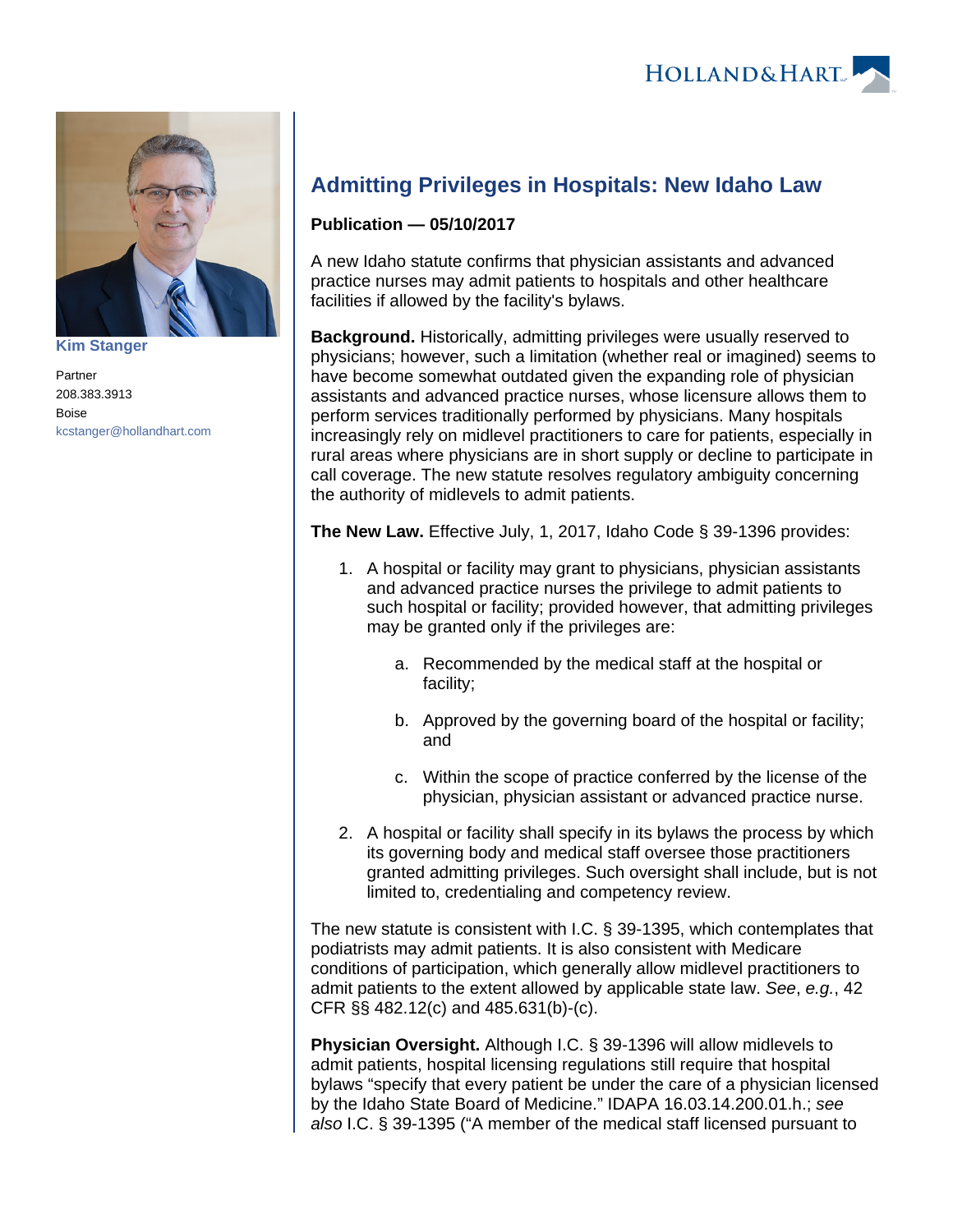

chapter 18, title 54, Idaho Code, shall have responsibility for the overall medical care of the patient while in the hospital."). According to the Idaho Bureau of Facility Standards, this means that there must be evidence that a physician was involved with the patient's care during their hospital stay. This may create problems for small or rural facilities that often staff their emergency department or other services with midlevel practitioners. It is not entirely clear how involved the physician must be in such services to satisfy Bureau surveyors.

The Idaho regulation that requires physician involvement does not distinguish between inpatient and outpatient services; however, the regulation governing hospital outpatient services only requires that "the outpatient service shall be under the overall medical direction of a physician whose authority and responsibilities are defined in writing and approved by the governing body." IDAPA 16.03.14.460.01. This suggests that a physician need only provide oversight of the outpatient service line, not necessarily the particular episode of outpatient care. A contrary interpretation would impose unreasonable burdens on outpatient departments that are commonly staffed by midlevel providers.

The Medicare conditions of participation ("CoPs") for hospitals and critical access hospitals ("CAHs") also impose physician oversight requirements, but they appear to be less stringent than the Idaho licensing standard: they do not require direct physician involvement in all inpatient cases. For example, the hospital CoPs require that:

- 1. Every Medicare patient is under the care of:
	- i. A doctor of medicine or osteopathy (This provision is not to be construed to limit the authority of a doctor of medicine or osteopathy to delegate tasks to other qualified health care personnel to the extent recognized under State law or a State's regulatory mechanism.);
	- ii. A doctor of dental surgery or dental medicine who is legally authorized to practice dentistry by the State and who is acting within the scope of his or her license;
	- iii. A doctor of podiatric medicine, but only with respect to functions which he or she is legally authorized by the State to perform;
	- iv. A doctor of optometry who is legally authorized to practice optometry by the State in which he or she practices;
	- v. A chiropractor who is licensed by the State or legally authorized to perform the services of a chiropractor, but only with respect to treatment by means of manual manipulation of the spine to correct a subluxation demonstrated by x-ray to exist; and
	- vi. A clinical psychologist as defined in §410.71 of this chapter, but only with respect to clinical psychologist services as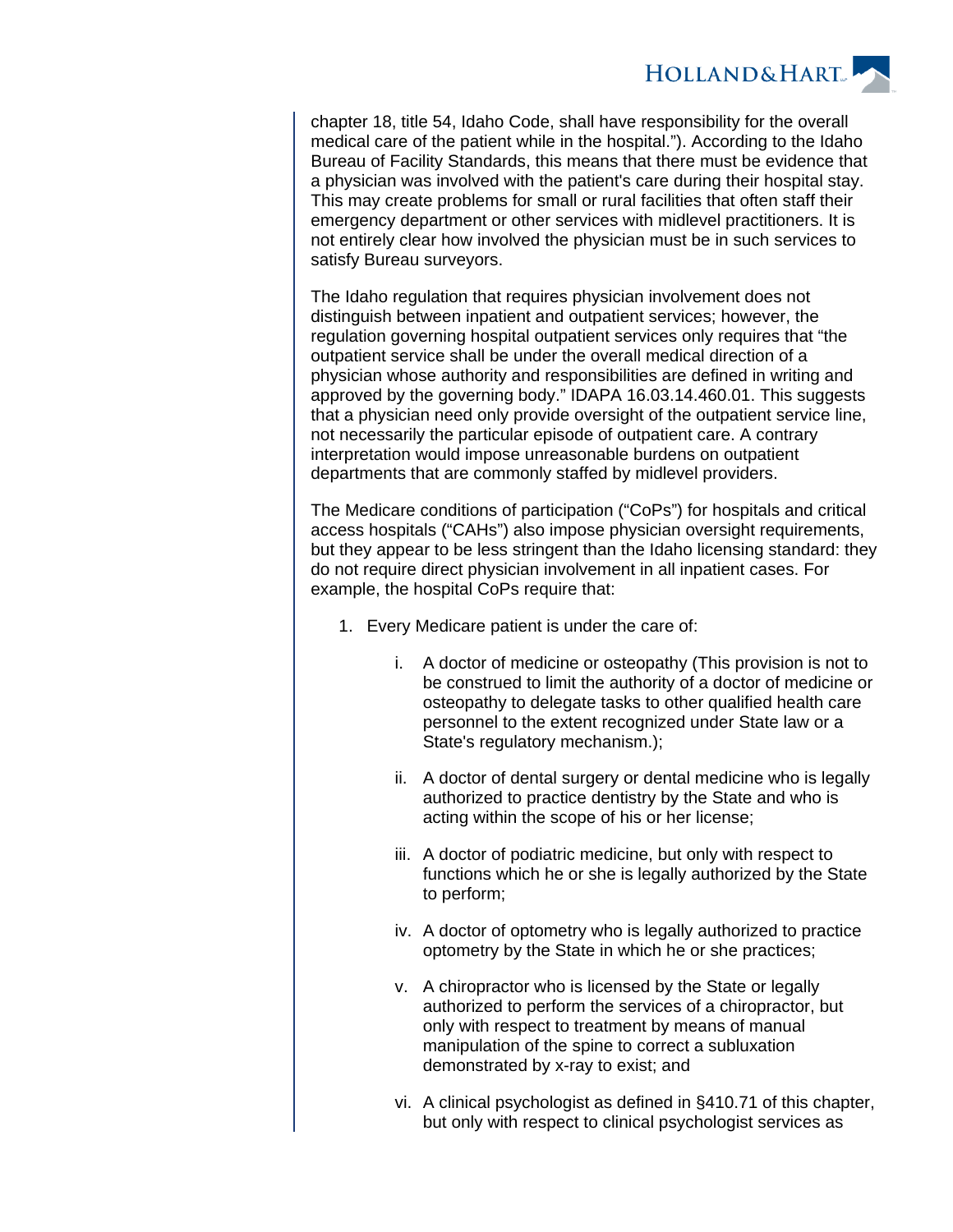

defined in §410.71 of this chapter and only to the extent permitted by State law.

2. … If a Medicare patient is admitted by a practitioner not specified in paragraph (c)(1) [set forth above], that patient is under the care of a doctor of medicine or osteopathy.

42 CFR § 482.12(c). Thus, the hospital CoPs identify certain non-physician providers who may admit and care for patients without direct physician involvement. However, even in those cases, a physician is required if a situation develops that is outside the non-physician's scope of practice:

A doctor of medicine or osteopathy is responsible for the care of each Medicare patient with respect to any medical or psychiatric problem that—

- i. is present on admission or develops during hospitalization; and
- ii. is not specifically within the scope of practice of a doctor of dental surgery, dental medicine, podiatric medicine, or optometry; a chiropractor; or clinical psychologist, as that scope is—
	- A. Defined by the medical staff;
	- B. Permitted by State law; and
	- C. Limited, under paragraph (c)(1)(v) of this section, with respect to chiropractors.

Id. at 482.12(c)(4).

In recognition of staffing challenges faced by CAHs, the CAH CoPs appear to require even less direct physician supervision:

(b) Standard: Responsibilities of the doctor of medicine or osteopathy.

(1) The doctor of medicine or osteopathy—

(i) Provides medical direction for the CAH's health care activities and consultation for, and medical supervision of, the health care staff;

…

(iii) In conjunction with the physician assistant and/or nurse practitioner members, periodically reviews the CAH's patient records, provides medical orders, and provides medical care services to the patients of the CAH; and

(iv) Periodically reviews and signs the records of all inpatients cared for by nurse practitioners, clinical nurse specialists, certified nurse midwives, or physician assistants.

(v) Periodically reviews and signs a sample of outpatient records of patients cared for by nurse practitioners, clinical nurse specialists, certified nurse midwives, or physician assistants only to the extent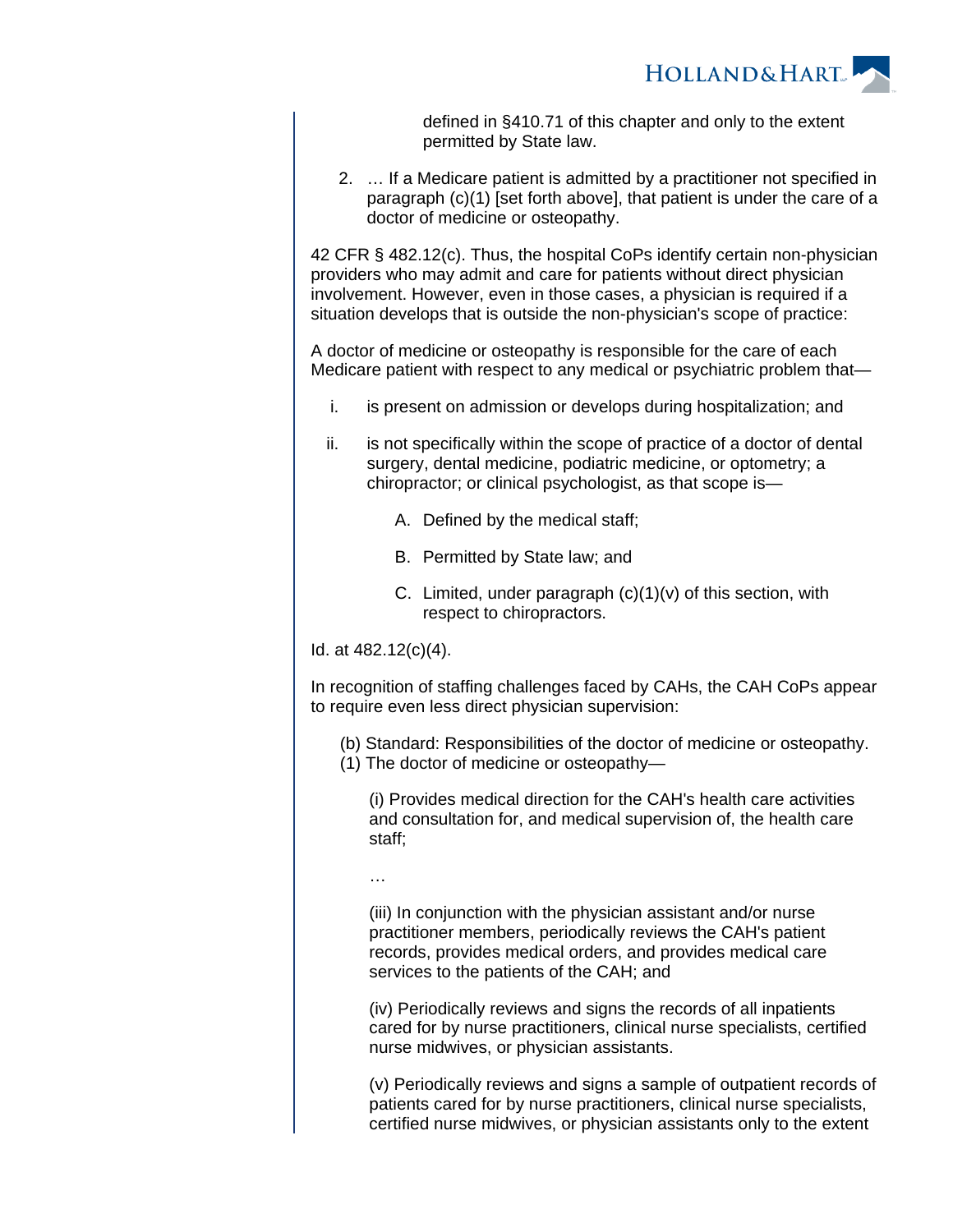

required under State law where State law requires record reviews or co-signatures, or both, by a collaborating physician.

(2) A doctor of medicine or osteopathy is present for sufficient periods of time to provide medical direction, consultation, and supervision for the services provided in the CAH, and is available through direct radio or telephone communication or electronic communication for consultation, assistance with medical emergencies, or patient referral.

(c) Standard: Physician assistant, nurse practitioner, and clinical nurse specialist responsibilities. (1) The physician assistant, the nurse practitioner, or clinical nurse specialist members of the CAH's staff—

…

(ii) Participate with a doctor of medicine or osteopathy in a periodic review of the patients' health records.

(2) The physician assistant, nurse practitioner, or clinical nurse specialist performs the following functions to the extent they are not being performed by a doctor of medicine or osteopathy … [p]rovides services in accordance with the CAH's policies.

42 CFR § 485.631(c). In addition:

Whenever a patient is admitted to the CAH by a nurse practitioner, physician assistant, or clinical nurse specialist, a doctor of medicine or osteopathy on the staff of the CAH is notified of the admission.

Id. at §485.631(c)(3). The relevant CMS Interpretive Guidelines state,

The CAH regulations do permit licensed mid-level practitioners, as allowed by the State, to admit patients to a CAH. However, CMS regulations do require that Medicare and Medicaid patients be under the care of an MD/DO if admitted by a mid-level practitioner and the patient has any medical or psychiatric problem that is present on admission or develops during hospitalization that is outside the scope of practice of the admitting practitioner. Evidence of being under the care of an MD/DO must be in the patient's medical record.

State Operations Manual, Appendix W—Interpretive Guidelines for Critical Access Hospitals (Rev'd 12-16-16). Thus, the CAH CoPs appear to only require direct physician involvement if the care required is outside the scope of the admitting midlevel's scope of practice.

**Other Practitioners.** The new Idaho statute, § 39-1396, only references physicians, physician assistants and advanced practice nurses; it is not clear whether it prohibits granting admitting privileges to other practitioners, but I suspect that was not the intent. For example, I.C. § 39- 1395 contemplates that podiatrists may admit patients. Allowing other appropriately licensed practitioners to admit patients would also be consistent with the Medicare CoPs cited above. Nevertheless, this issue may need to be clarified in the future.